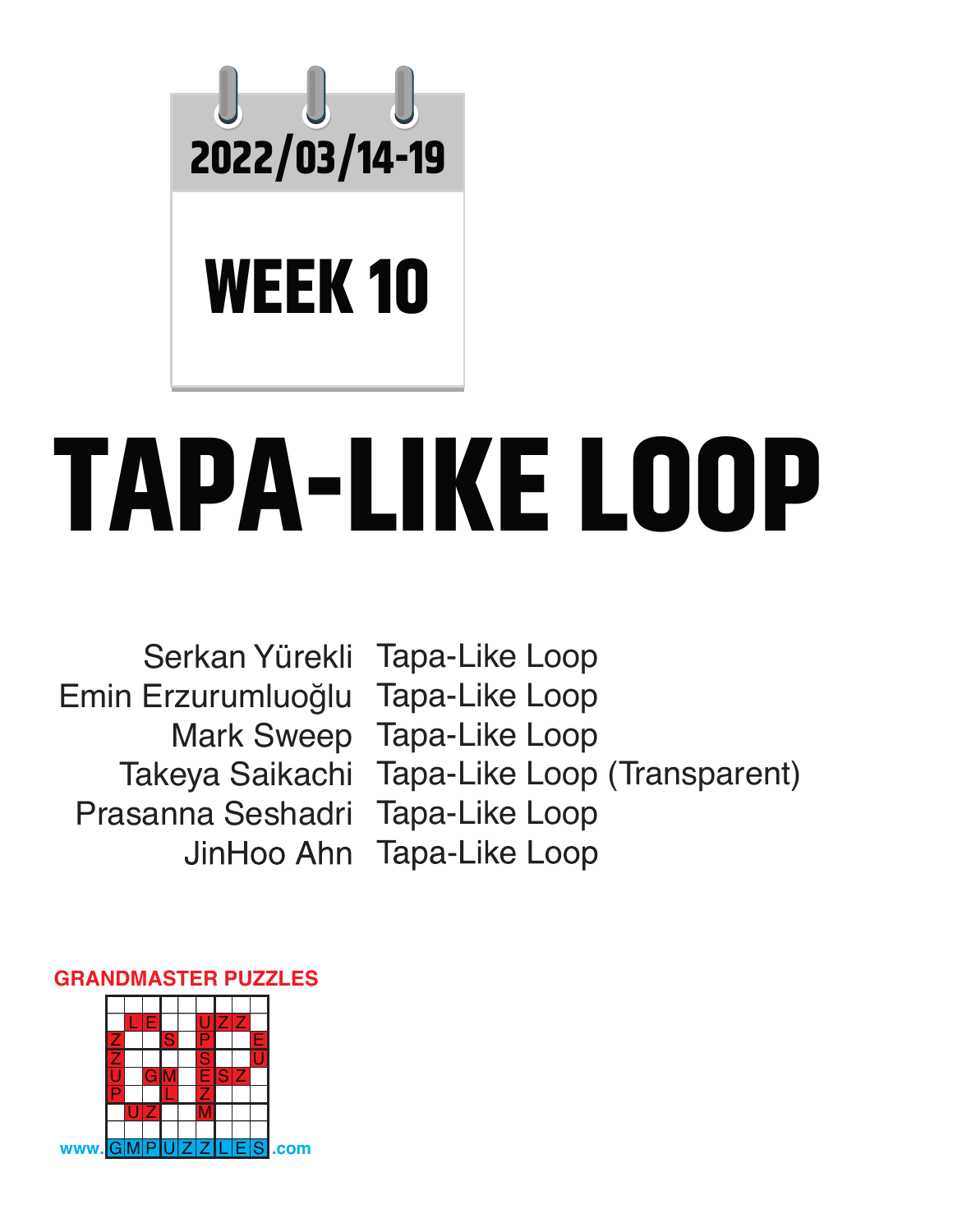## Tapa-Like Loop by Serkan Yürekli

Rules: In this variation of Tapa, the wall is in the form of a single non-intersecting loop. Clues inside the grid represent the number of neighboring cells visited by the loop; if there is more than one number in a cell, each number should be represented with a separate loop segment. There is no 2×2 rule of Tapa in this puzzle.



大大公公公

*3.14*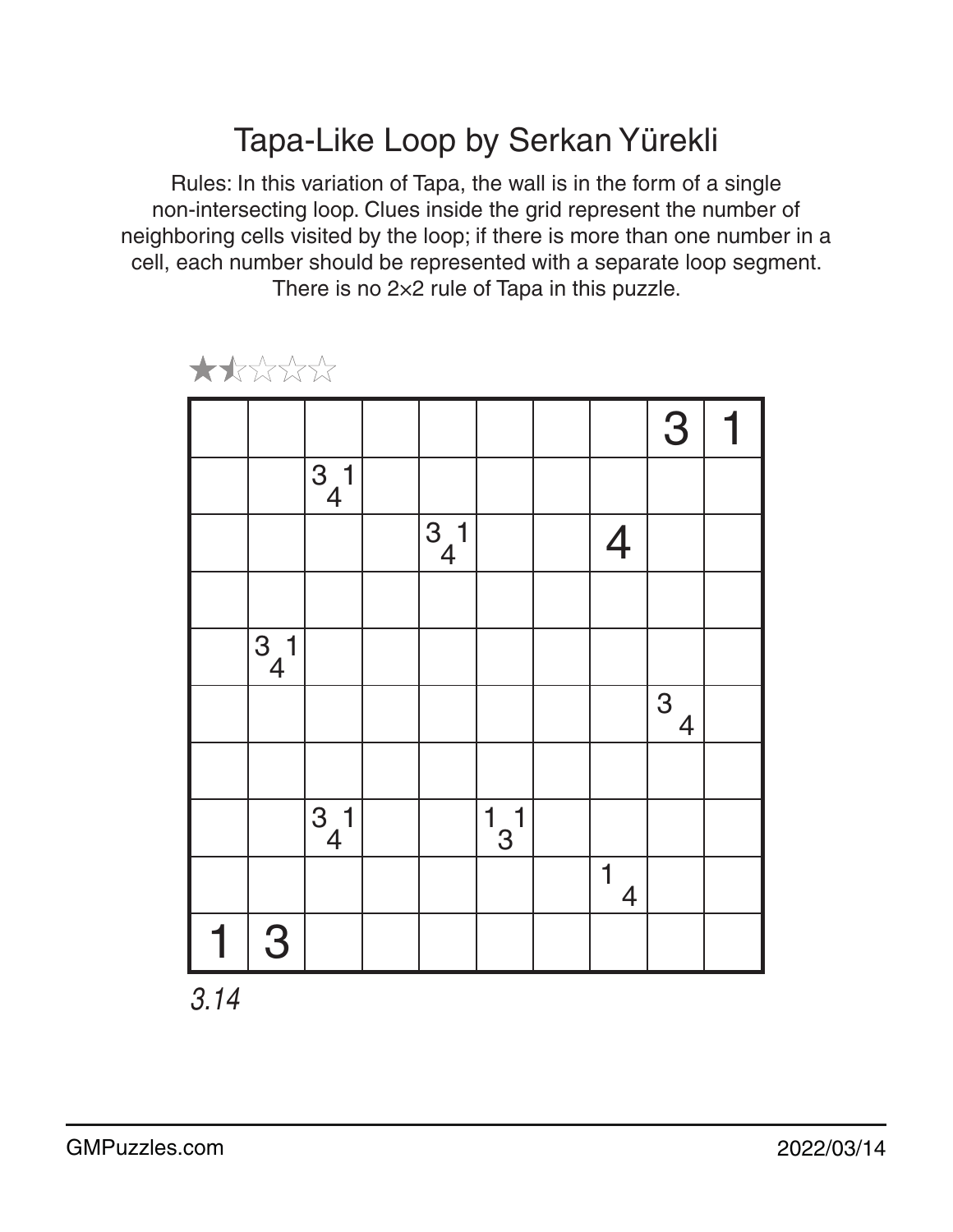### Tapa-Like Loop by Emin Erzurumluoğlu

Rules: In this variation of Tapa, the wall is in the form of a single non-intersecting loop. Clues inside the grid represent the number of neighboring cells visited by the loop; if there is more than one number in a cell, each number should be represented with a separate loop segment. There is no 2×2 rule of Tapa in this puzzle.

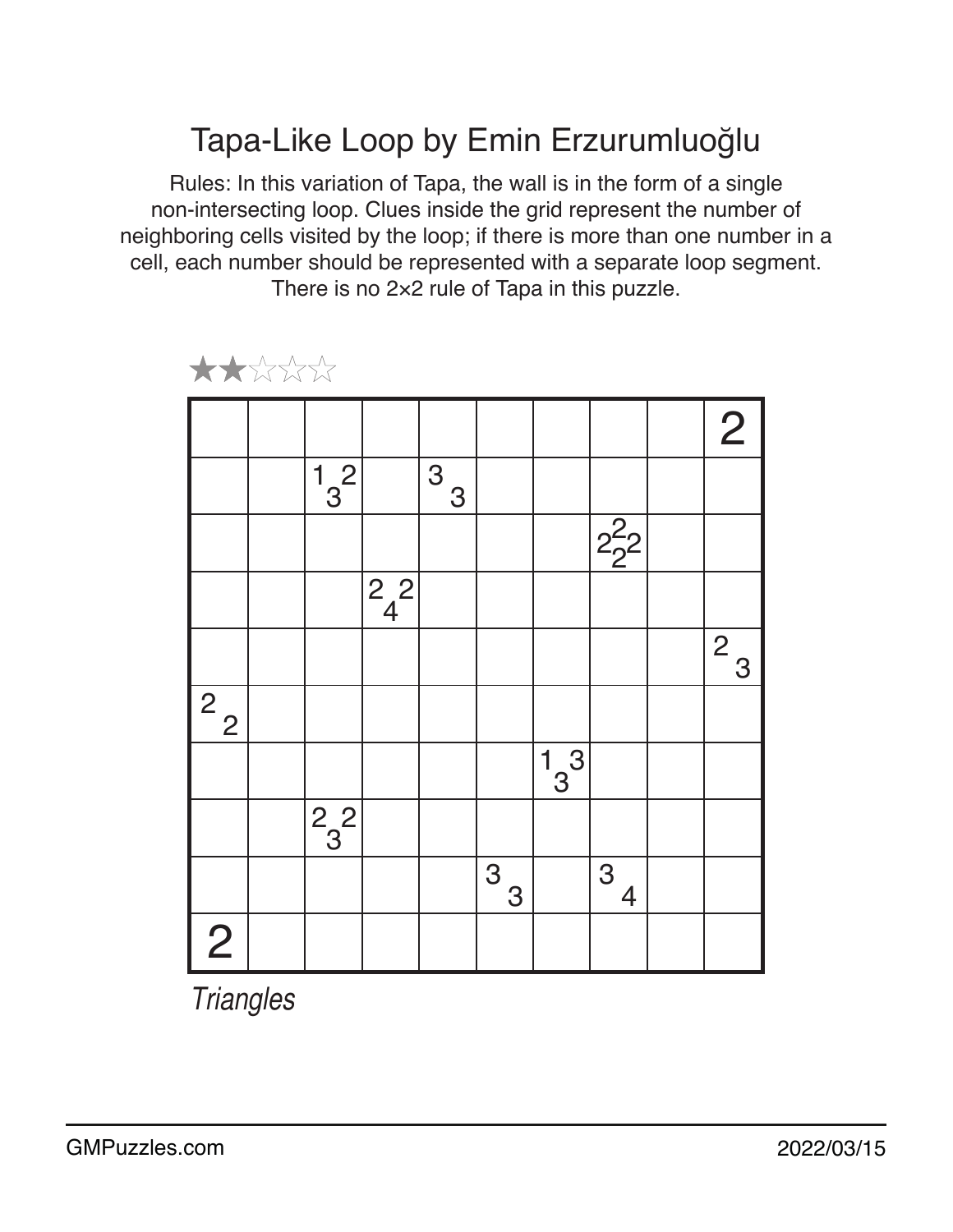### Tapa-Like Loop by Mark Sweep

Rules: In this variation of Tapa, the wall is in the form of a single non-intersecting loop. Clues inside the grid represent the number of neighboring cells visited by the loop; if there is more than one number in a cell, each number should be represented with a separate loop segment. There is no 2×2 rule of Tapa in this puzzle.



★★☆☆☆

*Crossroad*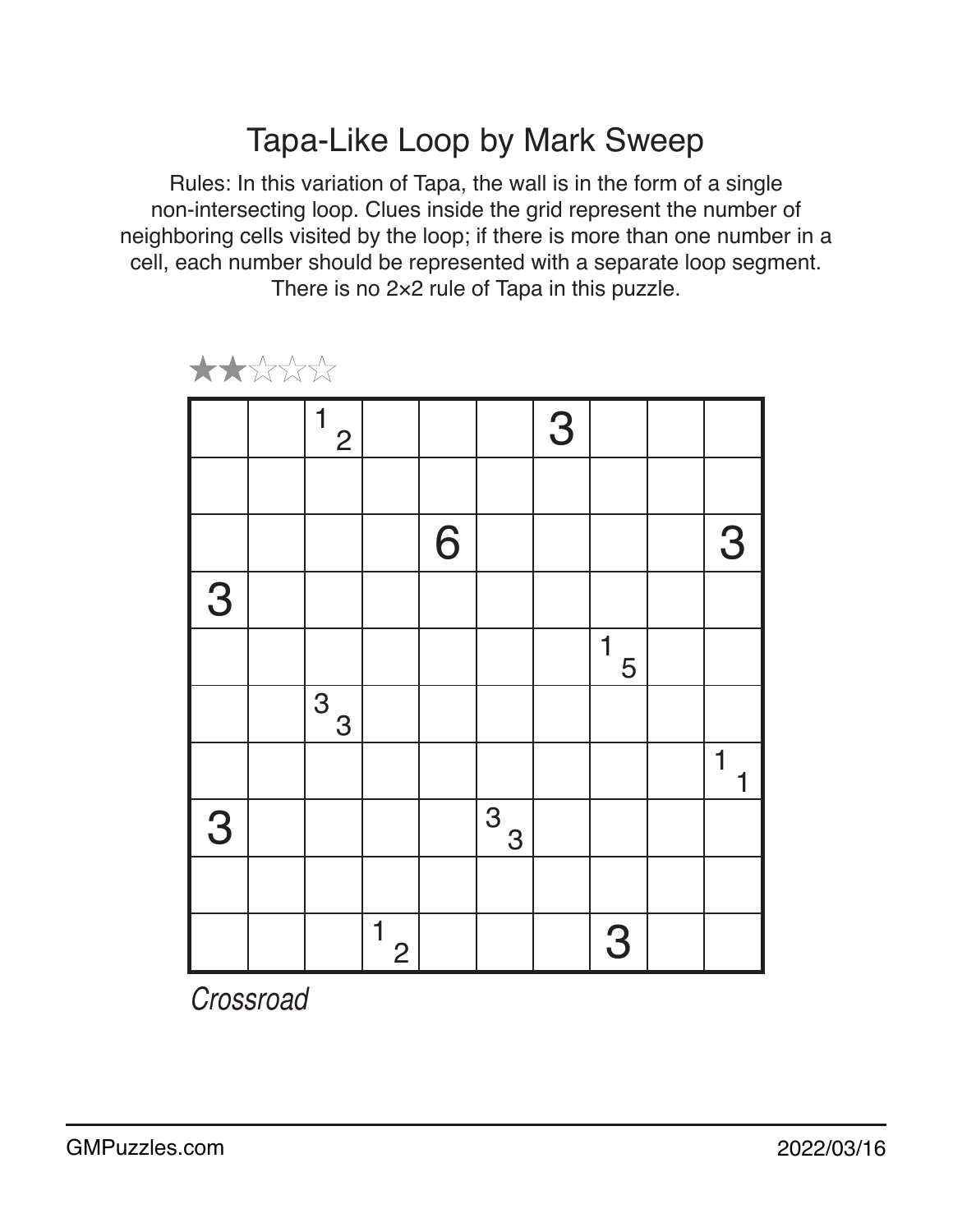# Tapa-Like Loop (Transparent) by Takeya Saikachi

Rules: Variation of Tapa-Like Loop rules. The loop can travel through clue cells. Each clue now describes the entire 3x3 area the clue cell is in the middle of.







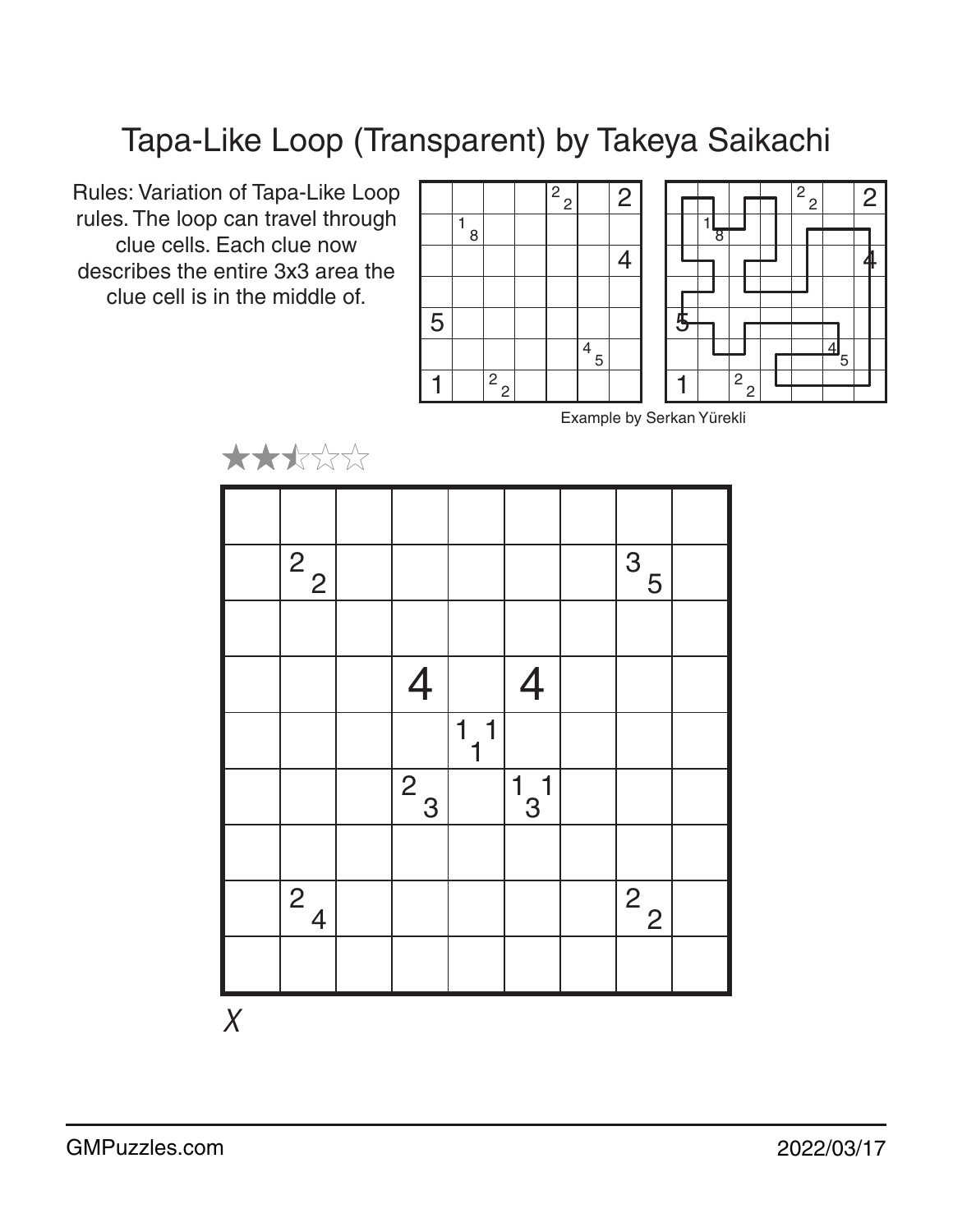# Tapa-Like Loop by Prasanna Seshadri

Rules: In this variation of Tapa, the wall is in the form of a single non-intersecting loop. Clues inside the grid represent the number of neighboring cells visited by the loop; if there is more than one number in a cell, each number should be represented with a separate loop segment. There is no 2×2 rule of Tapa in this puzzle.



★★★★☆

*Stretch*